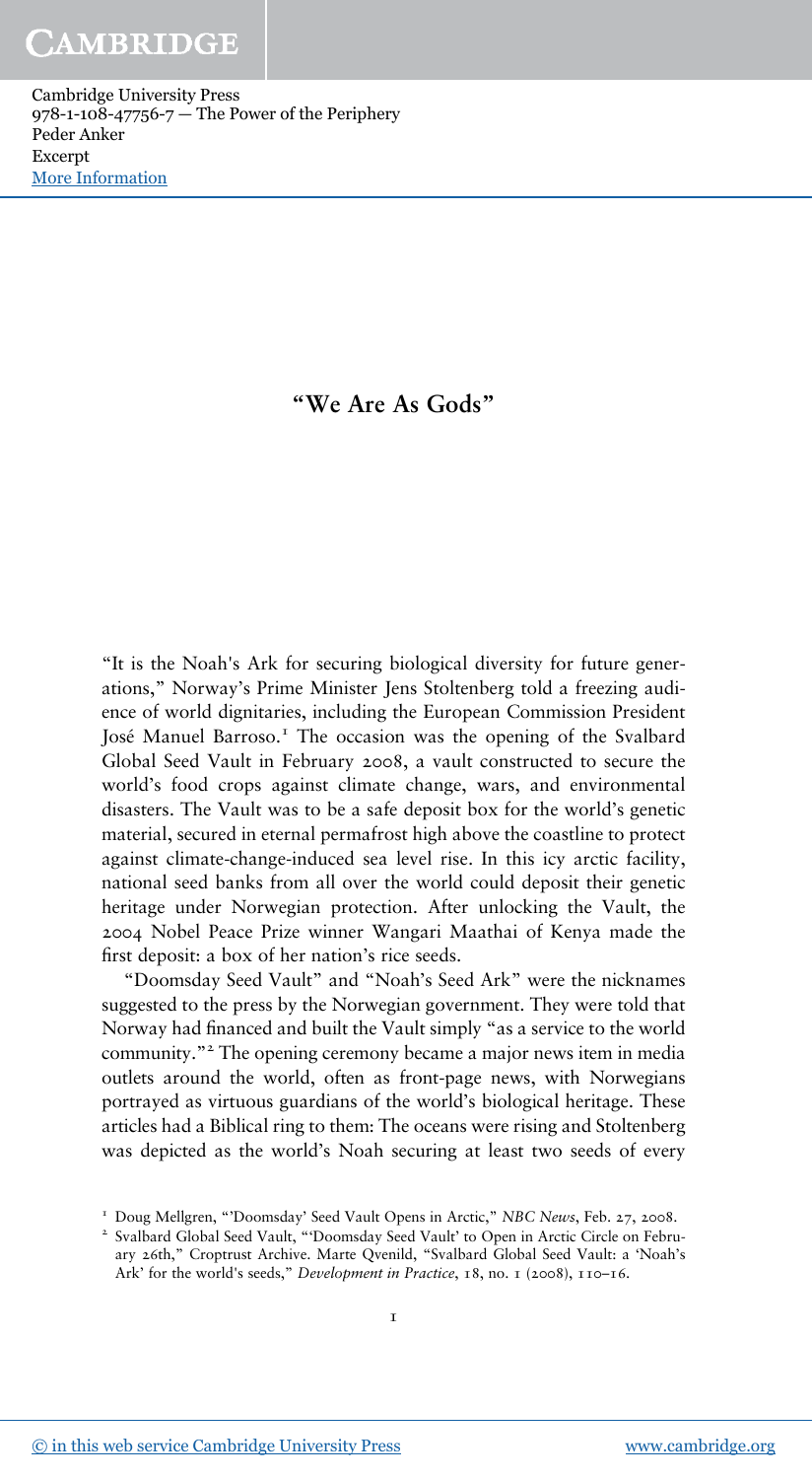#### 2 *The Power of the Periphery*

living species in his ark. The dramatic architectural design of the Vault entrance provided a perfect setting for a photo shoot, with a large perpetually glowing crystal-window in a landscape engulfed in the arctic dark. The Vault shone like a star in the polar night, and Norwegians were portrayed as the good citizens of the world providing a safe haven for the world's common genetic heritage. For countries in the Global South it was especially important that deposits in the Vault could only be accessed by the seeds' owners, as they were acutely aware of a legacy of seed industries that had reaped the benefits of their nations' genetic heritage without consent.<sup>3</sup> Norway was to be on the good side of such conflicts, Stoltenberg assured the audience, by constructing the Vault to protect the vulnerable, rather than enrich the strong. In effect, Norwegians assumed the role of bank vault executives for the economy of nature.

Norway had an underlying political interest in building a presence on Svalbard. Since the archipelago was annexed back in 1920 in the context of the nation's imperial ambition, Norway has done its very best to confirm its sovereignty. Today most countries in the northern hemisphere have signed the Spitsbergen Treaty of 1920, which established Norwegian hegemony, while those in the Global South have not. Indeed, only forty-four out of a total of a hundred and ninety-five countries in the world had signed the treaty by 2008. Kenya, for example, is not among the signatories. The backdrop of building the Seed Vault at Spitsbergen was thus to showcase to the world – especially to the Global South – the virtue of Norwegian dominion over the archipelago. Yet it would be to miss the point to argue that the purpose of the Vault was only to strengthen Norwegian sovereignty. Stoltenberg also genuinely wanted to do something good for the world, and the Vault was a way of doing exactly that.

The act of doing something good was the cultural Archimedean point from which Norwegians tried to move the Earth in a new and, to them, more environmentally sound direction. This cultural point has, as the Seed Vault illustrates, taken the form of a self-confident, do-gooding gaze toward the rest of the world. Indeed, the official foreign policy has been to establish "Norway as a humanitarian super power" and "as a peace nation" in the world.<sup>4</sup> There are numerous examples of Norwegians being

<sup>3</sup> Hanne Svarstad and Shivcharn S. Dhillion (eds.), *Responding to Bioprospecting* (Oslo: Spartacus, 2000).

<sup>4</sup> Quotes by Jan Egeland (1985) and Jonas Gahr Støre (2006), respectively Norway's State Secretary and Minister of Foreign Affairs, in Øyvind Østerud, "Lite land som humanitær stormakt?" *Nytt norsk tidsskrift*, 4 (2006), 303–16, quote p. 303. Helge Pharo, "Norway's peace tradition spanning 100 years," *Scandinavian Review*, 93 (2005), 15–23.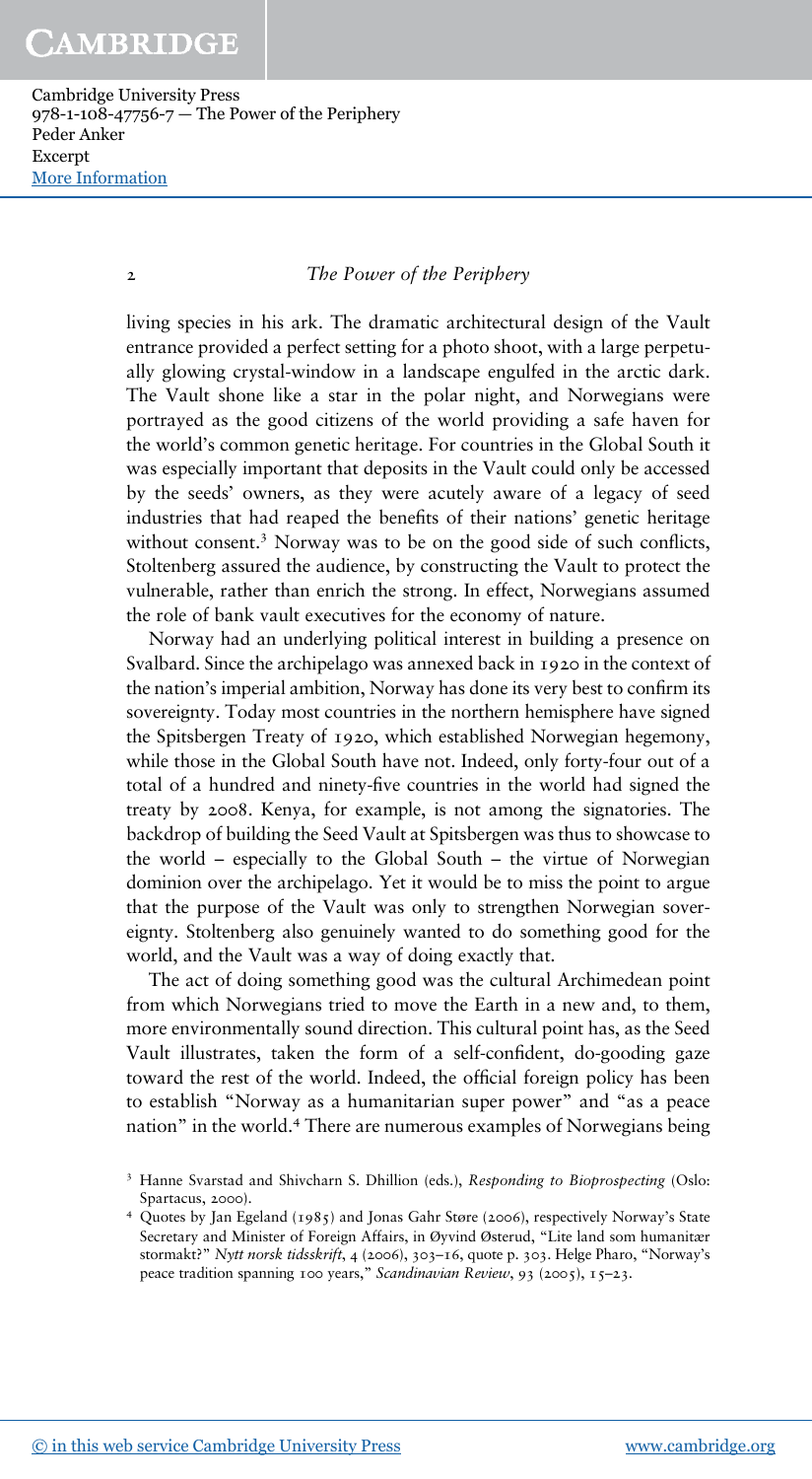# CAMBRIDGE

Cambridge University Press 978-1-108-47756-7 — The Power of the Periphery Peder Anker Excerpt [More Information](www.cambridge.org/9781108477567)

### *"We Are As Gods"* 3

engaged in this enterprise, most notably in Africa, the Middle East, and Asia. The so-called Oslo Accord of 1995 between Palestine and Israel may serve as an illustration of this.<sup>5</sup> This agenda of being global peacemakers has been reinforced by the fact that the world's dignitaries come to Oslo every year to witness the ultimate peace fest, hosted by the Permanent Secretariat of the Nobel Peace Prize and celebrated at the Nobel Peace Center. Being elected to the Nobel Peace Prize Committee is widely seen as the highest honor among Norwegians, who follow and debate every step the Committee makes. For those not elected to the Committee, the career path for a successful Norwegian politician or diplomat often leads to a leadership position within an international peacemaking organization, such as the United Nations, Amnesty International, the Red Cross, or Human Rights Watch. According to the principal historian of Norwegian foreign policy, Olav Riste, the nation's diplomatic mantra can be captured with the phrase "Saving the Globe." <sup>6</sup> As a consequence, Oslo has become a hub for international peace initiatives, some of which are very visible and others only known as rumors that circulate in a fairly transparent city of only 600,000 people. During the Cold War, Norway was particularly well situated, both geographically and politically, to play this mediating role in a divided world, and the United Nations became an important arena in which Norway's mission of becoming the world's "humanitarian super power" played out. Terje Tvedt, the leading historian of Norwegian developmental aid, has shown that this gaze of goodness has been a hallmark for the nation's foreign policy, serving as a disguise for sociopolitical self-criticism and reflection.<sup>7</sup>

At first glance Norway seems an unlikely place for worldly selfconfidence. Its citizens speak a non-academic language and are educated at ordinary universities in the academic periphery. A tiny country with a small population like Norway may look like a no-impact-land at the mercy of events larger than itself. Yet, as this book will show, Norwegians put forward a set of policies and philosophies that detailed how to approach our global environmental crisis through innovative thinking about ecophilosophy, eco-politics, eco-religion, sustainability, sustainable development, climate economics, and much more. It was all formulated in

<sup>5</sup> Edward W. Said, "How do you spell Apartheid? O-s-l-o," *Ha'aretz*, Oct. 11, 1998.

<sup>6</sup> Olav Riste, *Norway's Foreign Relations: A History*, 2nd ed. (Oslo: Universitetsforlaget, 2005), 268–73.

<sup>7</sup> Terje Tvedt, *Angels of Mercy or Development Diplomats?* (Oxford: James Curry, 1998); *Det internasjonale gjennombruddet* (Oslo: Dreyer, 2017).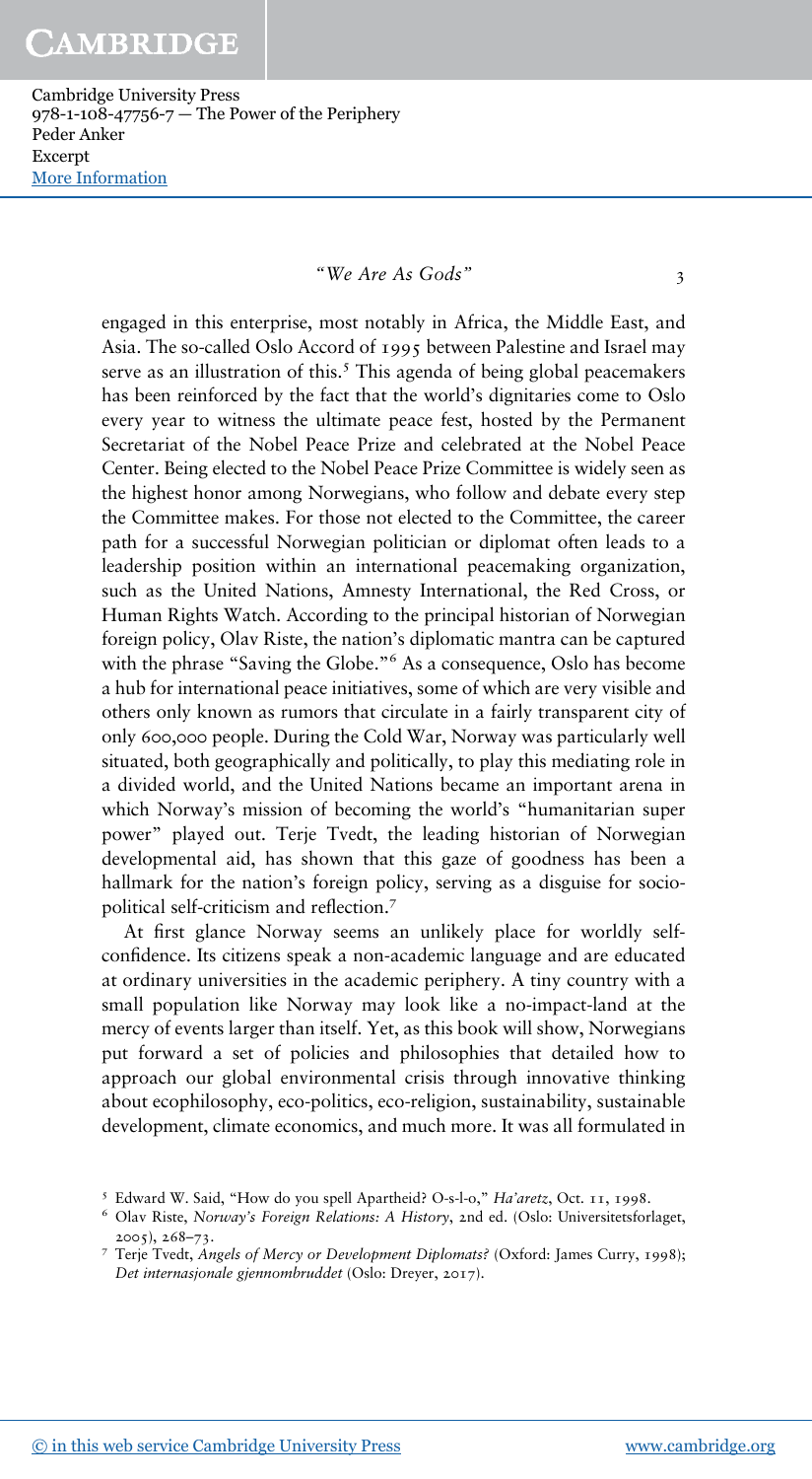4 *The Power of the Periphery*

the context of a culture of self-confident well-wishing for a troubled world. What was the source of this environmental gaze?

The title of the book – *The Power of the Periphery* – is meant to express the ways in which Norwegian environmentalists found nature in the periphery as morally superior and the source of everything good. To spend real or imagined time in the high mountains or on vacation in remote cottages was the norm. Such outdoor life and research in beautiful and pristine environments were considered to be superior to work done in central academic institutions where scientists taught and wrote. The power of the periphery was that of a pristine natural environment contrasted with the dirty center in need of change. At the local level that could be the forest outside the city, a mountain high above the town that sits down in the valley, or farmers or fishermen working everyday within nature in contrast to office workers that were detached from it. At the global level it became the beautiful, peaceful Norway contrasted with the polluted, troubled world. The power of the periphery was a social construction and a system of belief which allowed the environmentalist's self-confident gaze of goodness.

The power of the periphery allowed scholars and politicians alike to showcase Norway as an alternative environmentally sound nation compared with the rest of the world. Norway was fashioned by Norwegian scholar-activists as a microcosm for a better macrocosm. The North Pole, as historian Michael Bravo has shown, has for centuries served as a place of idealized dreams in contrast to the problematic socio-political realities around the world.<sup>8</sup> In a similar vein, Norway sought to be an alternative loadstar for a world in need of an alternative environmental direction. For this reason it was important to Norwegian scholar-activists to maintain the distinction between local and global as a way of resisting the destructive powers of globalization. Abroad, Norwegians met a receptive audience, especially among North American scholars and activists on the progressive left admiring everything Scandinavian. Typically, when US Congresswoman Alexandria Ocasio-Cortez promoted socialism and a Green New Deal in a 2019 interview for CBS' "60 Minutes," she pointed to Scandinavia and Norway.<sup>9</sup> In doing so she appealed to deep-seated longings for the politics of this region among her audience.

<sup>8</sup> Michael Bravo, *North Pole: Nature and Culture* (London: Reaction Books, 2019). Michael Bravo and Sverker Sörlin (eds.), *Narrating the Arctic: A Cultural History of Nordic Scientific Practices* (Canton, MA: Science History Pub., 2002).

<sup>9</sup> Anderson Cooper, "Alexandria Ocasio-Cortez on 60 Minutes," *CBS*, Jan. 6, 2019. Bill McKibben, *Falter: Has the Human Game Begun to Play Itself Out?* (New York: Henry Holt and Co., 2019), pp. 116, 193.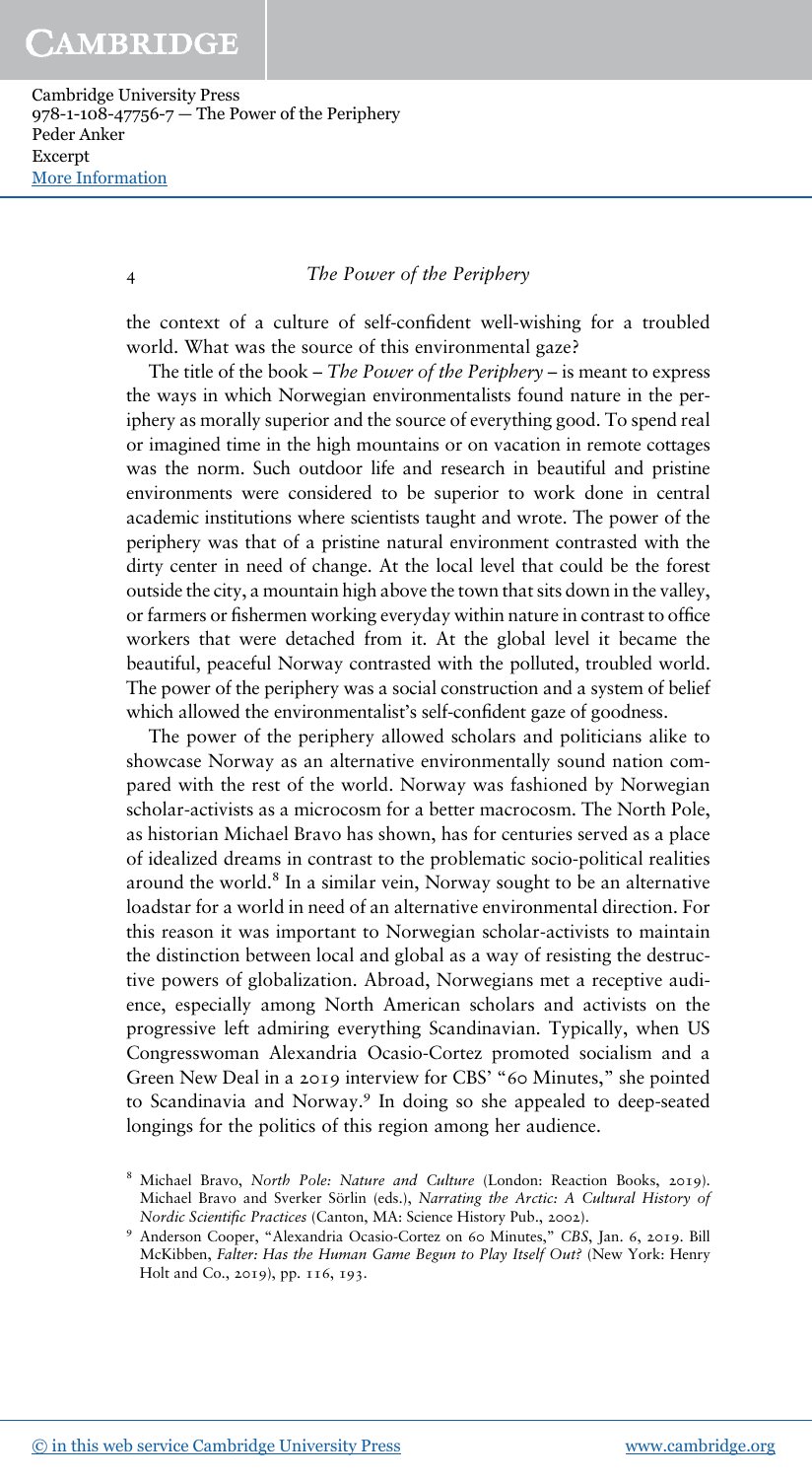# CAMBRIDGE

Cambridge University Press 978-1-108-47756-7 — The Power of the Periphery Peder Anker Excerpt [More Information](www.cambridge.org/9781108477567)

### *"We Are As Gods"* 5

As a contribution to the field of history of science, this book will focus on the scientific and intellectual side of environmental debate by placing the well-meaning scholar-activist at the center of focus. In terms of timing, the book spans thirty years of Norwegian history, beginning with the translation of Rachel Carson's *Silent Spring* into Norwegian in 1962 and ending with Norwegian scholars attending the Earth Summit in Rio de Janeiro in 1992. The chief focus in terms of archival sources, however, lies in the 1970s, which the book spends a good amount of time unpacking. It tells the story of the ways in which ecological concerns were imported into Norway via Carson's work and, thirty years later, exported from Norway to the world at the Rio conference in the language of "sustainable development." During this period Norwegian environmentalists attempted to navigate the tense relations of the Cold War by adopting a middleground position that could be embraced by both sides. While Stalinists, Leninists, Maoists, and other intellectual hooligans on the left fought capitalist Vietnam warmongers on the right, Norwegian peacemakers and environmentalists alike took the high middle ground by developing alternative visions that could be embraced by both sides. The Norwegian ecologists provided a vision of harmony and stability in a world of tension and instability. This middle ground reflected the interdisciplinary nature of ecological debate in Norway, which was hardly divided by the "two cultures" in academia of humanists and scientists.<sup>10</sup> The social interactions were particularly intense between ecologists and philosophers, as the formative years of Deep Ecology took place in this period.

The subtitle of the book – *How Norway Became an Environmental Pioneer for the World* – is meant to capture the ways in which the environmental researchers anchored their global solutions in a particular Norwegian culture of being good to the world. As will be shown, a telling illustration of the worldliness of ecological reasoning is the way ecology was first introduced to Norwegians. It happened in 1956 through a Cambridge University study of a remote village in north-west Pakistan carried out by the young Norwegian social anthropologist Fredrik Barth. This event will, together with studies conducted by the ocean explorer Thor Heyerdahl, and the archeologists Helge Ingstad and Anne Stine Ingstad who found Viking settlements in the United States, form the first chapter of the book. The formation of the biological field of ecology in Norway is the topic of the next chapter, which describes the ecologists'

<sup>10</sup> Charles P. Snow, *The Two Cultures and the Scientific Revolution* (Cambridge: Cambridge University Press, 1959).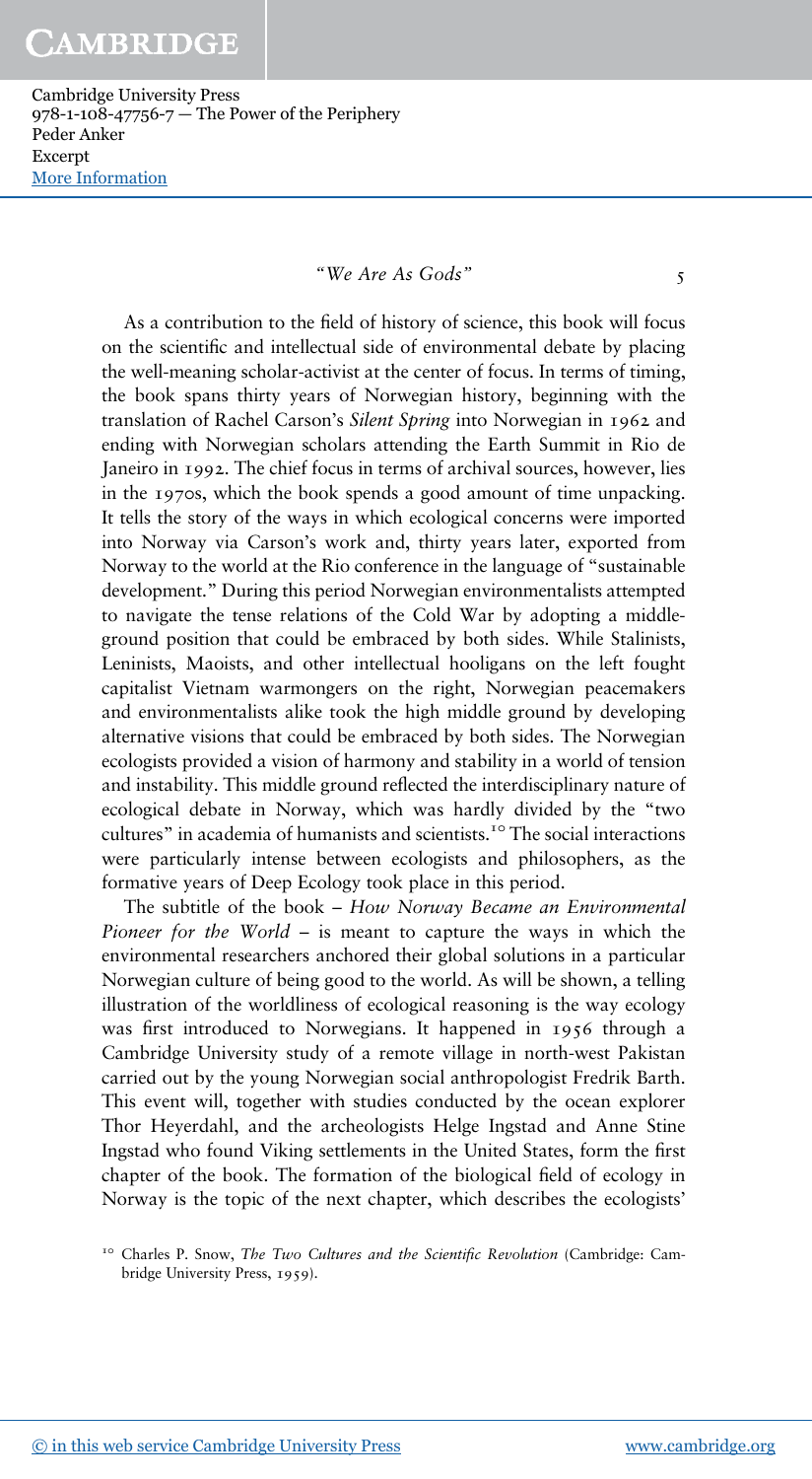#### 6 *The Power of the Periphery*

contribution to the International Biological Program. The subsequent four chapters follow the Deep Ecology movement among scholars in Norway, particularly in the circle that congregated around the philosopher Arne Næss and the peace researcher Johan Galtung. Their antagonists were the "shallow" ecologists, namely the Norwegian co-author of *The Limits to Growth* (1972), Jørgen Randers, and the Chair of the World Commission on Environment and Development, Gro Harlem Brundtland, discussed in Chapter 7 and 8. The last chapter tells the tale of how Brundtland, with the help of Stoltenberg's climate economics, envisioned Norway to be "*et foregangsland*" (a pioneer country) for the world. An aspiration she would later carry with her as Director-General for the World Health Organization (1998–2003). And besides creating the Seed Vault, Stoltenberg is also known for his work as the United Nations Special Envoy on Climate Change and as the Secretary General of NATO.

Each chapter in this book addresses environmental debates within different fields of academia starting with (1) anthropology and archeology, followed by  $(z)$  ecology,  $(z)$  philosophy,  $(z)$  politics,  $(z)$  environmental studies, (6) theology, (7) managerial sciences, (8) geology, and finally ending with (9) economics. Through the lens of social history of sciences, the chapters place people at the core of the narrative, especially the scholar-activists who were integral to these stories. Chapter 1 will untangle the peculiar Norwegian culture of nature that may be foreign to non-Norwegians. Chapters 2 through 6 are mostly about the Deep Ecologists, who dominated Norwegian environmental debates in the 1970s, while Chapters 7 through 9 explain the reaction to them at home and abroad from more mainstream scholars and politicians. What people described in this book have in common is that they sought to create a green vision for the world. How did these scholars and environmental politicians manage that?

Though secular in spirit, the environmental agenda of improving the world harkens back to a missionary history enforced by the country's alldominating pietistic Lutheran religion. The ecologically inspired scholaractivists were not particularly religious, but nevertheless assumed the power of gods in their gaze from the periphery. Though perhaps shocking to our secular ears, it is worth recalling that assuming the power of a god was a popular exercise within the counterculture. It was famously advocated for by the British anthropologist Edmund Leach, who told his BBC listeners in a 1967 radio lecture that we "have become like gods. Isn't it about time that we understood our divinity? Science offers us total mastery over our environment and over our destiny, yet instead of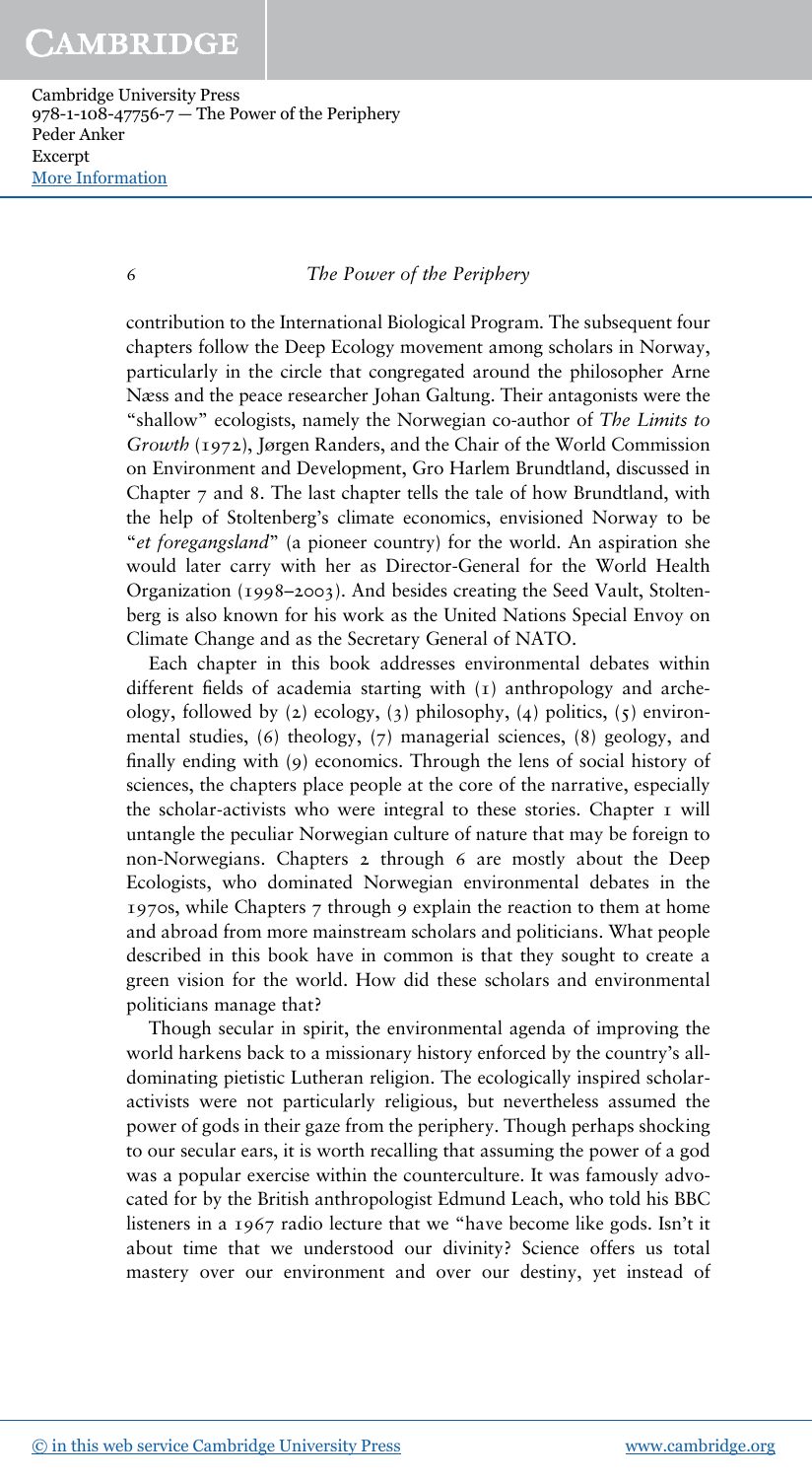# CAMBRIDGE

Cambridge University Press 978-1-108-47756-7 — The Power of the Periphery Peder Anker Excerpt [More Information](www.cambridge.org/9781108477567)

### *"We Are As Gods"* 7

rejoicing we feel deeply afraid. Why should this be? How might these fears be resolved?"<sup>11</sup> His answer was that people should take charge of their own destiny by acting as if they were "like gods," using science for constructive purposes and thereby intervening positively in the course of history. Leach's idea would go viral after Stewart Brand adopted it in his opening motto for *The Whole Earth Catalogue* (1968): "We are as gods and might as well get good at it." The *Catalogue* would provide tools and aid the "power of the individual to conduct his own education, find his own inspiration, shape his own environment, and share his adventure with whoever is interested."<sup>12</sup> In the subsequent decade, Brand's adaptation of Leach's lecture became one of the most quoted lines among his generation, serving as a sort of hallmark for counterculture thinking. This assumption of divine power gave many of the characters mentioned in this book a ring of charismatic authority. In terms of personality, they often came across as being on a mission, driven by their own environmental goodness. Fortunately, the Norwegian scholars in the cultural studies of religion have already deciphered the religious bearings of the nation's environmentalism, which is most notable in the work of Tarjei Rønnow.<sup>13</sup> This book will continue these discussions of the role of Lutheranism in Norwegian environmentalism in Chapters 6 and 7.

In behaving like a good god, an activist or scholar assumed distinctive god-like abilities in their gaze from the periphery. The Norwegian scholar would often assume an argument to be valid at all places on Earth, for example, ignoring the world's diversity of cultures and traditions. Research was done with the prime objective of letting the world know what it had to learn from Norway. The scholar-activists were also pursuing the right course against the evils of the world, and they framed environmental problems in the binary of good and bad by first locating the evil. They would then place the blame where they saw evil and mobilize a feeling of guilt around it. This was then followed by offering a path of awakening, salvation, and finally redemption. The scholaractivists longed for endless power so that they could solve all the problems of the world, as well as gain endless knowledge. Through their

<sup>11</sup> Edmund Leach *A Runaway World?* (New York: Oxford University Press, 1968), p. 1.

<sup>12</sup> Stewart Brand (eds.), *The Whole Earth Catalogue* (San Francisco: Point Foundation, 1968), p. 2. Andrew G. Kirk, *Counterculture Green: The Whole Earth Catalog and American Environmentalism* (Lawrence: University Of Kansas Press, 2007).

<sup>&</sup>lt;sup>13</sup> Tarjei Rønnow, "Takk gode Gud for moder jord, hun gjør oss ett med alt som gror: Religiøsitet og miljøengasjement i Norge," *Norsk antropologisk tidsskrift,* 15 (2004), 18–31.